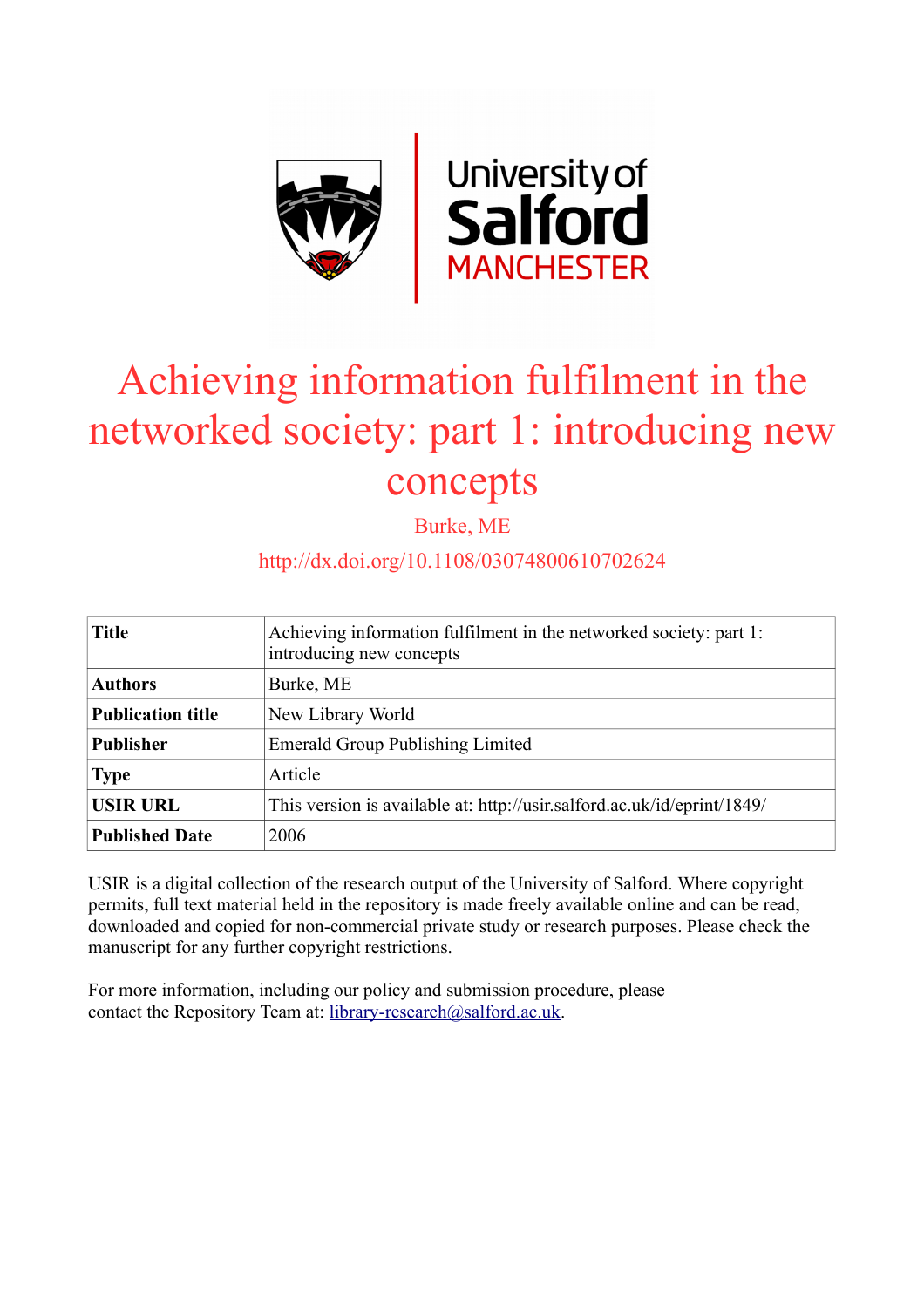# **Achieving "Information Fulfilment" in the Networked Society. Part 1: Introducing New Concepts**

# **M.E. Burke**

*Information Systems Institute, University of Salford, UK* 

## **Category**

Literature review paper

## **Abstract**

## **Purpose**

The aim of the paper is introduce the idea of information fulfilment. The networked society provides many opportunities for information flow. However, as information professionals we readily accept that although we are surrounded by information of many sorts, in many formats, what is important is whether users consider they ever achieve what is known as "Information Fulfilment". i.e. occurrences when there has been information which is accurate, timely, current and presented in an appropriate and useful format to allow (work) tasks to be completed.

## **Design/Methodology/Approach**

This first paper contains a literature review which informed the study. The study (which will be reported in detail in a later paper) was interpretive and used ethnography (through participant observation) as the research tool. The research deals with issues surrounding organisation structures and examines levels of information fulfilment in micro substantive settings.

## **Findings**

The paper serves to introduce background and cultural information from a small section of a larger European research project which involved five countries and was partially funded by TEMPUS and Leonardo da Vinci Socrates grants.

## **Research Limitations/Implications**

The paper introduces ideas concerning information fulfilment and addresses initial issues concerning a small section of results from a larger project. Phase 2 is now underway and more studies are planned. It is noted that organisation structures are only one variable that affect levels of information fulfilment and there are plans in the future to further extend the study.

## **Originality/Value**

The research attempts to link the levels of information fulfilment with types of organisation structures. This paper introduces the concept and gives the rationale for the project.

## **Keywords**

Information Fulfilment; Literature Review; Europe; TEMPUS; Socrates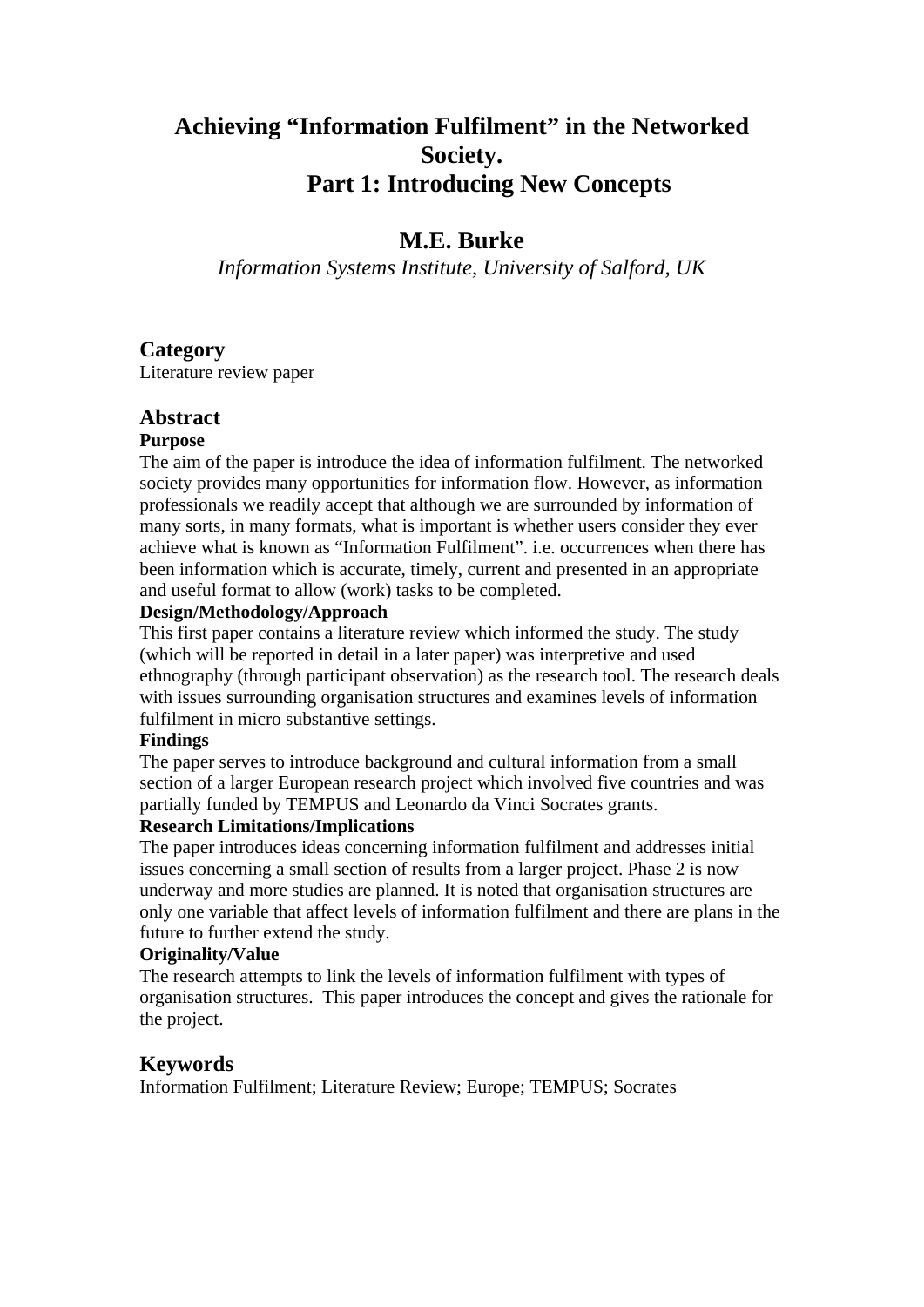#### **Introduction**

The networked society provides many opportunities for information flow. However, as information professionals we readily accept that although we are surrounded by information of many sorts, in many formats, what is important is whether users consider they ever achieve what is known as "Information Fulfilment". i.e. occurrences when there has been information which is accurate, timely, current and presented in an appropriate and useful format to allow (work) tasks to be completed allowing the user to experience fulfilment. The aim of the paper is to introduce the concept of information fulfilment and to present background information on a large European project. This is achieved by a discussion of definitions of the term and an overview of the relevant literature. A second paper will be published separately at a later date and will examine aspects of the study in more detail.

The work had its origins as a large research project involving five countries (partially funded by two European bodies TEMPUS and Leonardo da Vinci Type 5 funding). The research dealt with issues surrounding organisation structures and examined levels of information fulfilment in micro substantive settings, within institutions in each of the countries. Interpretive ethnographic studies were undertaken by examining the organisation's shape and comparing that shape, e.g. bureaucratic, matrix, etc., with the rate of achievement of information fulfilment.

#### **Defining the term**

Information Fulfilment can be defined as the achievement of all information needs. The provenance of the term can be traced back to the 1870s when it was used to describe the fulfilment of a commercial order.

The aim of an information system is to ensure that the end user is able to function effectively within the organisation – and able to access all the necessary information in order to complete a task. There have been a variety of information models proposed which aim to plot the sequences of events from the initial information seeking to information finding. In general information seeking has been examined by a variety of authors and the pivotal ideas can be traced through publications such as the American Psychological Association Reports on Information Exchange, (1963; 1969,) the British studies undertaken at Bath University (1979; 1980) the papers by Earle and Vickery (1969) and later papers published in the 197's such as those by Line (1971).

#### **The literature**

During the late seventies and early eighties, the emphasis within information changed to an examination of the systems of behaviour which people use to seek information. A particularly important work in this area was carried out by Ellis (1989; 1993) which is summarized as follows.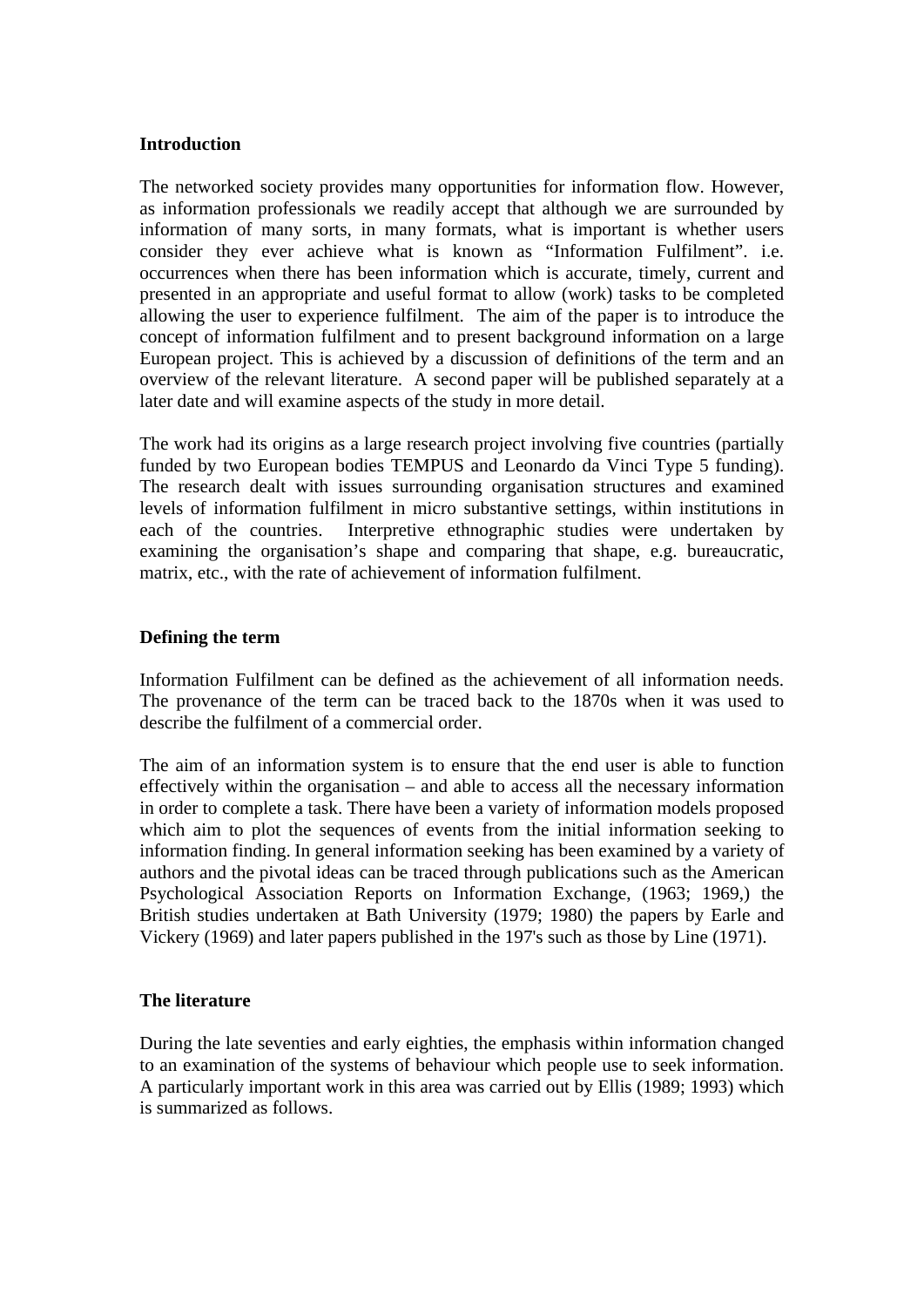Ellis examined information-seeking behaviour of social scientists using primary material collected using semi-structured interviews. His results identified six types of information seeking behaviour, which he categorized as:

- Starting those activates used for the initial information search;
- Chaining literally following the chains or threads of a citation and following clues found in the starting process;
- Browsing Casual browsing for information, scanning;
- Differentiating –Identifying the differences between references;
- Monitoring Awareness of any changes in the literature and new ideas;
- Extracting Reading sources and picking up on relevant information.

Two final categories of Verifying (checking for accuracy) and Ending (Final search strategies) were added to take account of the ending process. These are useful categories but make no mention of the final phases that concern the fulfilment of all information needs.

 Other authors have concentrated on particular aspects such as "Uncertainty" (Ingwersen, 1996; Kuhlthau, 1993) "Serendipity" (Rice, 1988; Foster & Ford, 2003) and "Browsing" (Levine 1969). In the later 1990s models such as that proposed by Kuhlthau (1991) considered the emotional aspects of information seeking and proposed six stages ranging from initiation; selection; exploration; formulation; collection; and presentation. Kuhlthau also presented a final stage of "relief, satisfaction and a sense of direction", but again no mention of fulfilment of information needs. Palmer's (1991) study is of particular interest as he examined the influence of personality, discipline and *organisational structure* on a range of employees working in agricultural research. His conclusions that information seekers can be classified into five sets – that of non seekers; lone wide rangers; unsettled self conscious seekers; confident collectors and hunters - are interesting but form artificial rigid boundaries around the seeking process. In order to alleviate this Palmer looked at which factors determined the seeking behaviour and found them to be discipline; work role; time spent in the subject field and organisation. By applying this set of criteria, the model has another dimension.

Jarvelin and Wilson (2003) provide a synthesis of the literature which analysed information seeking in a place of employment (Auster and Choo, 1994; Fabritius, 1998; Herner and Herner, 1967; Siatri, 1998; Timko and Loynes, 1989; Wilson and Streatfield, 1980). These studies included a wide range of contexts from prairie farmers, to news reading and a comparative study of electronic seeking in Greek and British Universities. Other studies of information seeking within workplaces have included Bawden and Kay (1997) on midwifery; Cobbledick (1996) on artists; Futas & Vidor (1986) on business managers using libraries, Gorman (1995) and Lundeen, Tenopir & Wermager (1993) on doctors and others in the medical profession and Nicholas and Martin (1997) on the information seeking behaviour of journalists.

Another major influential paper is that written by Wilson (1997) which reviewed the literature in information seeking behaviour in fields outside information science, namely psychology, consumer research, health communication research and innovation research. From this study a new model of information behaviour was proposed. This study showed that an earlier model which he had proposed in 1981 needed to be expanded to what he termed the "person in context" stage i.e. the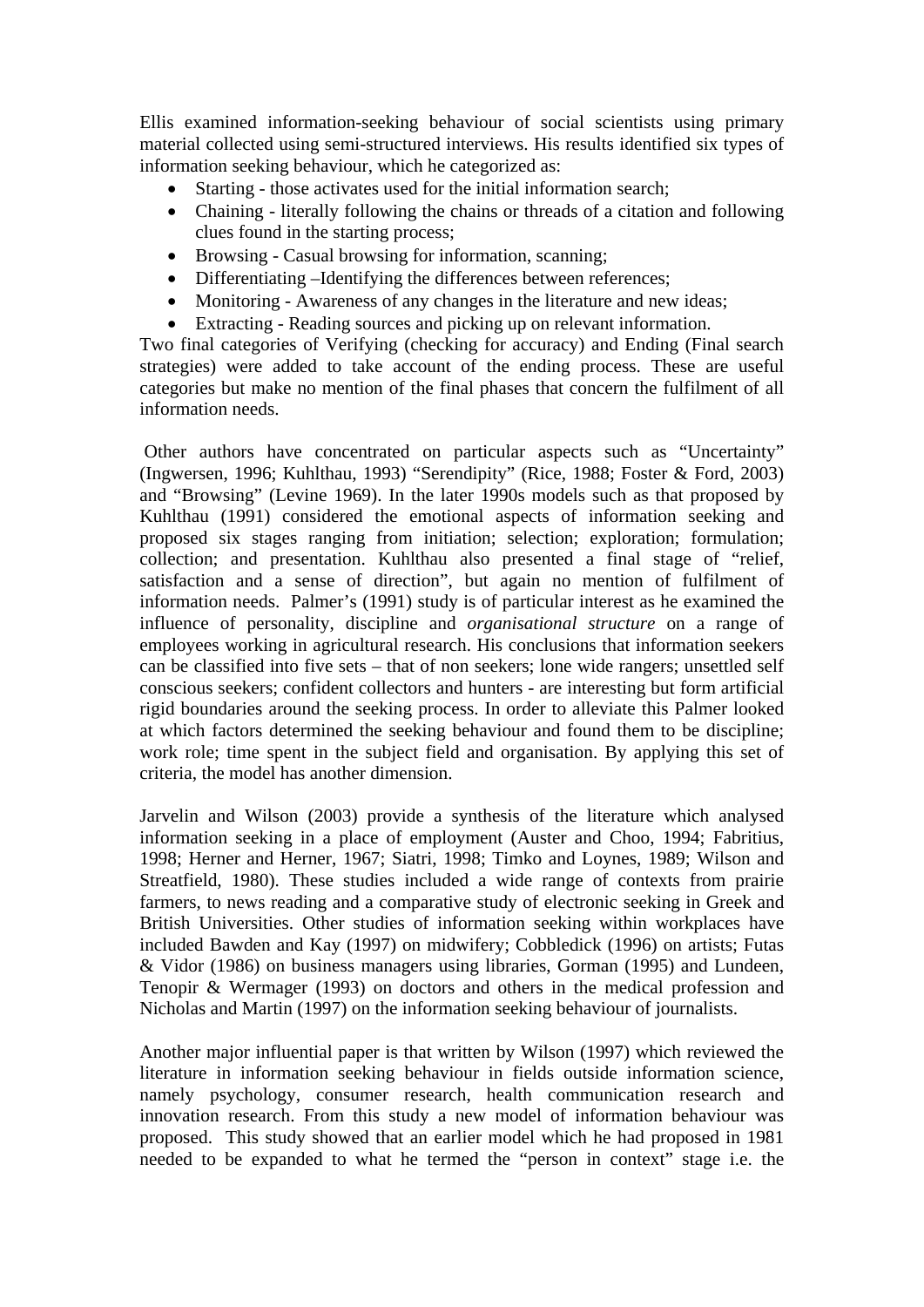decision to actually seek information. The expanded model of 1997 thus examined in more general terms information behaviour rather than information seeking.

The model included an emphasis on information need in that the "experience of need can only be discovered by deduction from behaviour or through the reports of the person in need". The model allows for analysis of the context of the need, e.g. the environment, the social role and the cognitive state of the person searching for information; the barriers the seeker may encounter and the actual behaviour of the seeker, adapted from Ellis's model of starting, chaining, extracting, etc.

However even within the 1997 Wilson model no mention is made of information fulfilment - the final stage of this model is information processing and use. The closest suggestion is that contained in Wilson's (1999) review of information behaviour models where a "satisfaction/non satisfaction " end stage or a solution statement is suggested which would resolve the "uncertainty" that was originally present at the start of the searching process.

It is also worth mentioning the relevant theories in communication disciplines, such as what is termed "gratification theory" (Fiske, 1990), i.e. the way in which a mass of people, (usually an audience) has "complex needs" that it needs to gratify through various media. Diversion; escapism; emotional release; personal relationships: companionship and social utility are classified by McQual (1972) as categories of gratification whilst the social utility category encompasses the "work" category. Wilson (1999) comments that the categories "may have a cognitive component recognized in the concept of the *need for cognition:* the need to find order and meaning in the environment, which is also expressed as the need to know, curiosity, the desire to be informed."

The situational contexts of information seekers have been studied but in terms of learning styles in mediated online learning. (Spink, Wilson, Ford, Foster & Ellis, 2002) This study examined human information seeking processes and looked at aspects such as uncertainty and the analysis of cognitive styles of learning. Pask's work on learning styles was also reviewed for relevance to modern information seeking (Ford, 2001) in that the appropriate kind of technology is now widely available in educational institutions, making it easier to conduct the type of research proposed by Pask's models.

However, these theories still do not cover the notion of information fufilment.

 The model thus proposed in this research looks at information from a diagrammatically opposing view – the view of information and total satisfaction, i.e. fulfilment that all information needed to complete a particular task should be current, accurate, and in an appropriate format.

Finally, there is some limited literature on task categorisation in information seeking. Tasks can be seen to progress in difficulty and complexity from a simple processing task through everyday decision tasks and more difficult unstructured, unexpected decisions (Belkin, 1980; Jarvelin & Wilson, 2003).

There is then great diversity in both the approaches and content of Information Seeking research - yet the fulfilment of information needs is critical as information fulfilment can be seen as the next logical action which takes place after Ellis's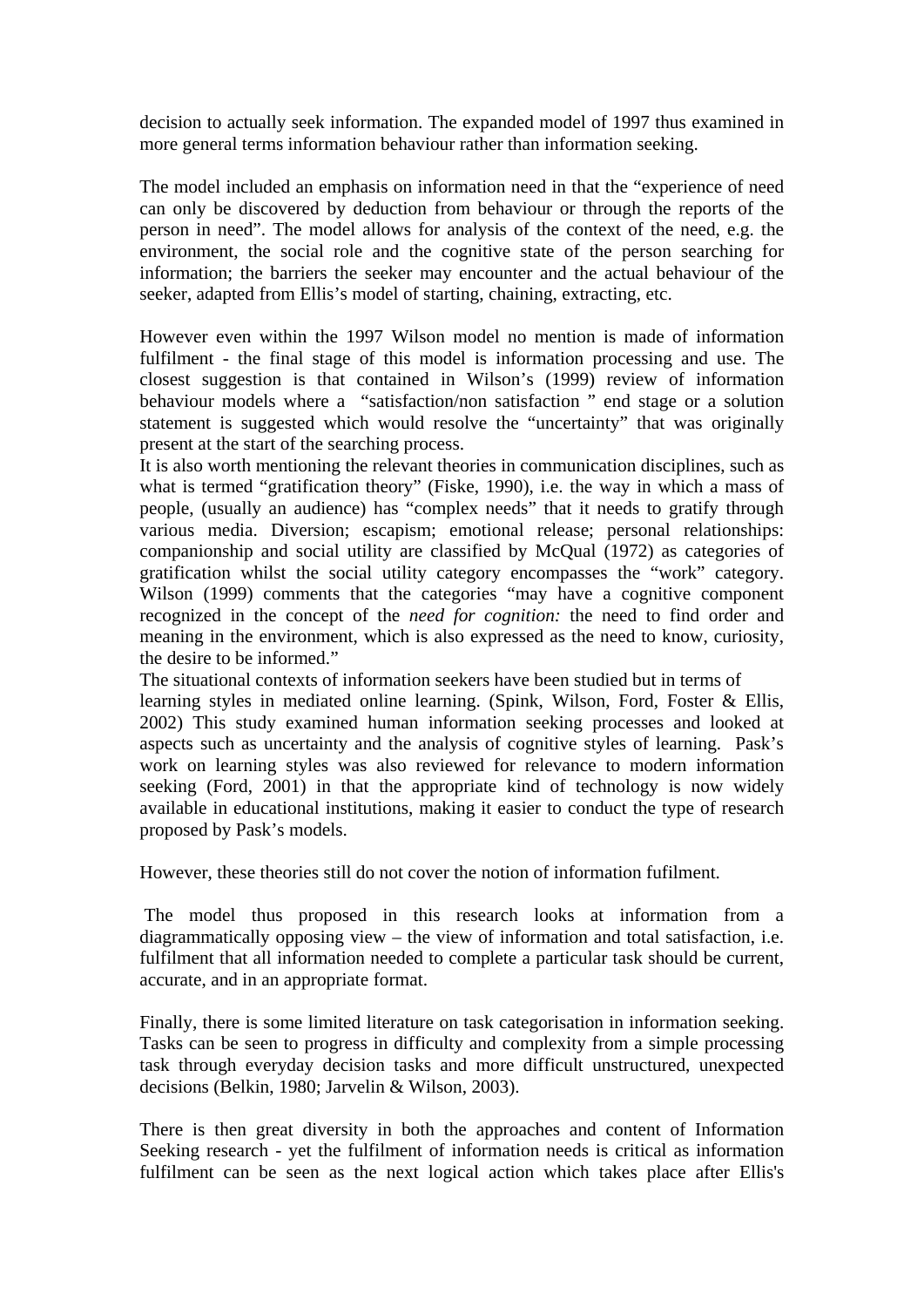"Extracting" stage of information seeking and Wilson's "Information processing and use" stage of information seeking.

This research project has attempted to link the final part of the information seeking process - i.e. the level of fulfilment, rather than satisfaction, experienced by members of the organisation who actually use the information at the end of the process

The aim of the research project was to bring together this particular aspect of information management and establish what kinds of relationships can be found among different kinds of organisation structures, taking into account the cultural differences in each of the case studies. The different levels of information fulfilment experienced by the members of each of the organisations are investigated, compared with the typology of the structure of the organisation, and a matrix proposed which could be employed as a tool to assist with decisions re organisational planning. The research project was called the Information Fulfilment project (IFP) and was partially funded by two European bodies, specifically from TEMPUS funding and by Type 5 Leonardo da Vinci Socrates Funding. Phase 1 was completed in 2004 and Phase 2 began in 2005. As stated in the introduction, the actual results of the research project will be reported in a follow up paper.

#### **Conclusion**

The aim of this paper was introduce the concept of information fulfillment and to initially explain the background to a large European funded project known as the IF project. A review of the literature has been presented which has discussed the origins of information fufilment and the provenance of relevant disciplines. A more detailed future paper will present the results of the study and discuss the implications of the findings for all who work within the information society.

The design of an organisation structure is influenced by many variables; however, achieving high levels of information fulfilment is an important issue and one which is becoming vital in terms of the amount of information which needs to be dealt with on a daily basis. The networked society has increased the amounts of information available and it is up to all who are involved in both the information processing and organisational design in countries throughout the world - to ensure that the end users of the information are indeed able to achieve true information fulfilment in their working lives.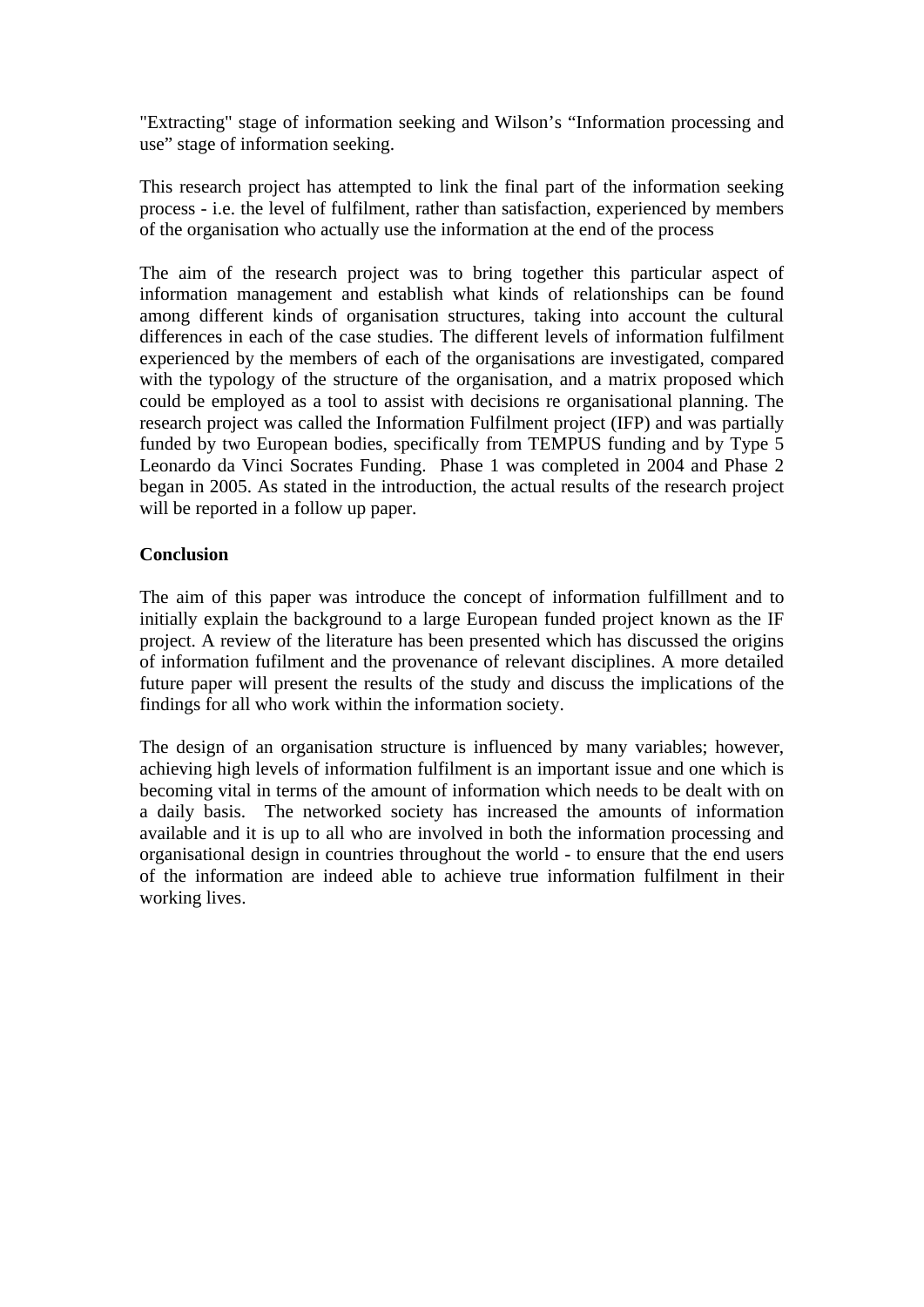#### **References**

American Psychological Association (1963-1969), *Reports of the project on specific information exchange in psychology,* 3 Vol. Washington D.C. American Psychological Association

Auster E. and Choo C. (1994), "How senior managers acquire and use information in environmental scanning". *Information Processing and Management* Vol. 30 No.5, pp. 607-618

Bath University (1979), *The structure of social science literature as shown by citations. Bath, Bath University* [Design of information systems in the social sciences, Research Reports Series A, No.3]

Bath University (1980), *Towards the improvement of social science information systems: Overview of research carried out 1971-1975*. Bath, Bath University [Design of information systems in the social sciences, Research Reports, Series A, No. 1]

Bawden, D and Kay, R. (1997), "Information Behaviour in Nursing Specialties: A Case Study of Midwifery". *Journal of Information Science* Vol. 23 No. 6, pp. 407- 421.

Belkin, N.J. (1980), "Anomalous state of knowledge for information retrieval". *Canadian Journal of Information Science* Vol. 5, pp.133-142

Cobbledick, S (1996), "The Information-Seeking Behaviour of Artists: Exploratory Interviews", *Library Quarterly,* Vol.66 No. 4, pp. 343-372.

Earle, P & Vickery, B.C. (1969), "Social science literature use in the UK as indicated by citations". *Journal of Documentation,* Vol. 25 No.2, pp.123-141

Ellis, D (1989), "A behavioural approach to information retrieval design. *Journal of Documentation",* Vol. 46 No.3, pp 318-338

Ellis, D (1993), "Modelling the information seeking patterns of academic researchers: a grounded theory approach", *The Library Quarterly*, Vol. 63 No.4. pp. 469-486.

Fabritius, H. (1998), "Information seeking in the newsroom: application of the cognitive framework for analysis of the of the work context", *Information Research,* Vol. 4 No.2, Retrieved 10 Dec 2005 from http://informationr.net/ir/

Fiske, J. (1990), *Introduction to communication studies*, Routledge, London

Ford, N (2001), "The increasing relevance of Pask's work to modern information seeking and use", *Kybernetes,* Vol. 30 No. 5/6 pp.603-629

Foster, A. and Ford, N. (2003), "Serendipity and information seeking: an empirical study", *Journal of Documentation,* Vol. 59 No. 3, pp. 321-340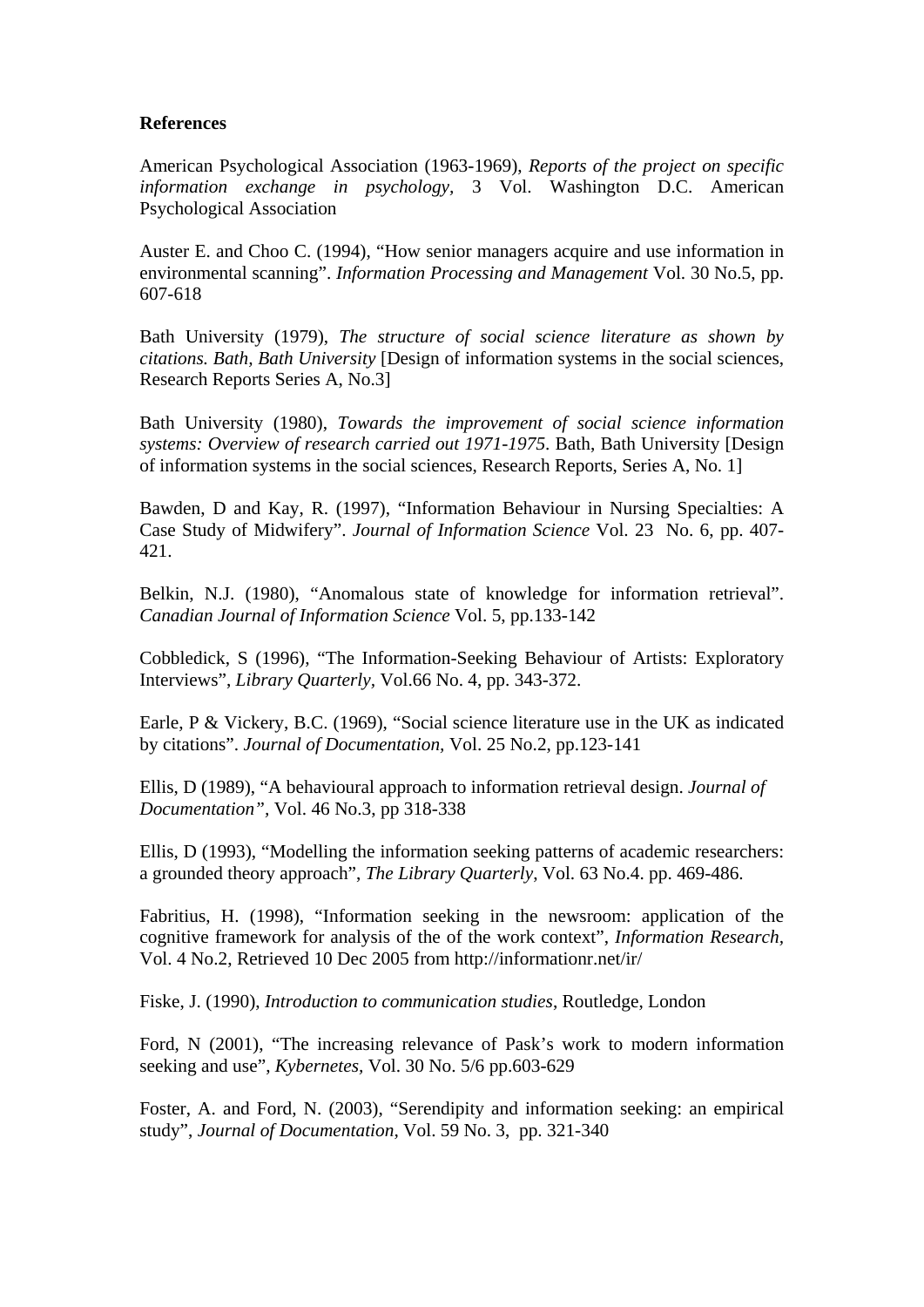Futas, E. and Vidor, D. (1986), "How Business Professionals Use Libraries," *Library Journal,* Vol*.*1 No.11, pp.112-121

Gorman, P. (1995), "Information Needs of Physicians", *Journal of the American Society for Information Science,* Vol. 46 No.10, pp. 729-736.

Herner, S. and Herner, M. (1967), "Information needs and uses in science and technology", *Annual Review of Science and Technology*, Vol. 2, pp.1-34

Ingwersen, P. (1996), "Cognitive perspectives of information retrieval interaction: elements of a cognitive IR theory," *Journal of Documentation,* Vol. 51 No. 1. pp. 2- 50

Jarvelin, K and Wilson, T. D. (2003), "On conceptual models for information seeking and retrieval research", *Information Research*. Vol. 9 No.1, Retrieved on 10 Dec 2005 from [http://informationr.net](http://informationr.net/)

Kuhlthau C. (1993), "A principle of uncertainty for information seeking," *Journal of Documentation,* Vol. 49 No.4, pp. 39-55

Kutlhau, C. (1991), "Inside the search process: information seeking from the user's perspective," *Journal of the American Society for Information Science,* Vol.42 No.3 pp361-371

Levine M.M. (1969), "An essay on browsing", *Research Quarterly,* Vol. 9 No1, pp. 35-37

Line, M.B. (1971), "The information uses and needs of social scientists: an overview of INFROSS," *Aslib Proceedings*, Vol. 23 No.8, pp. 412-434

Lundeen, G., Tenopir, C. and Wermager. A. (1993), "Information Needs of Rural Health Care Workers", in *American Society for Information Science, Proceedings of the 56th Annual Meeting,* Washington, D.C., ASIS, pp. 253-268.

McQual, D. (1972), *Sociology of mass communications,* Macmillan, London.

Mintzberg, H. (1989), *Mintzberg on management,* Free Press, New York

Nicholas, D. and Martin, H. (1997), "Assessing Information Needs: A Case Study of Journalists," *Aslib Proceedings,* Vol. 49 No.2, pp. 43-52.

Palmer, J. (1991), "Scientists and information: 1. Using cluster analysis to identify information style", *Journal of Documentation,* Vol. 47 No. 2, pp.105- 129

Rice, J. (1988), "Serendipity and holism: the beauty of OPACS," *Library Journal,* Vol. 113 No 3, pp. 138-41.

Siatri, R. (1998), "Information seeking in an electronic environment: a comparative investigation among computer scientists in British and Greek Universities,"